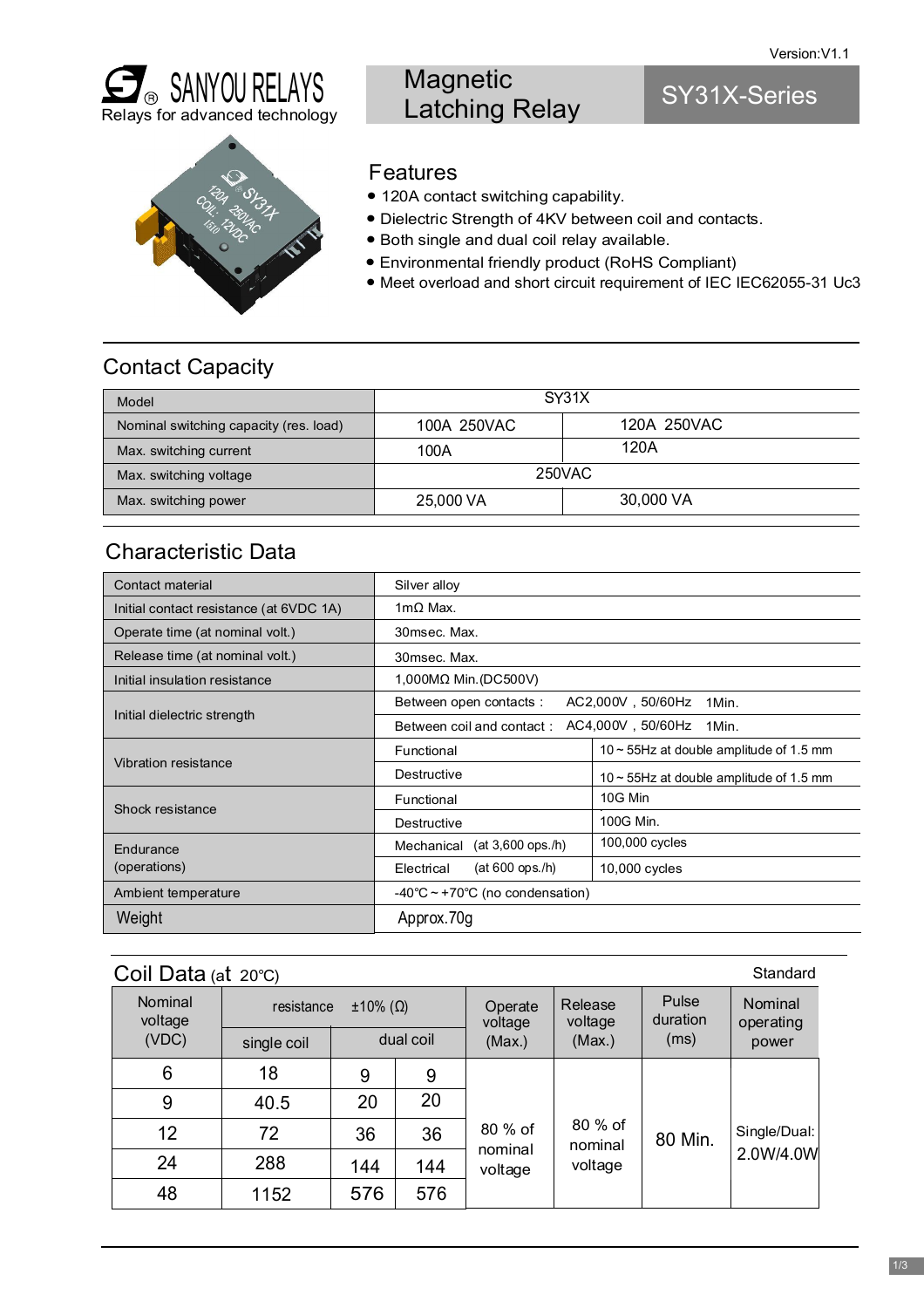

Outline Dimensions, Wiring Diagram, Mounting Holes (unit : mm)







Unless otherwise specified: If dimension  $\leq 1$  mm, tolerance :  $\pm 0.2$  mm; If dimension  $1~$ -5 mm, tolerance  $: 10.3$  mm; If dimension  $> 5$  mm, tolerance :  $±0.4$  mm. Note : 1. Extended terminal dimension is dimension before soldering.





Note: Tolerance of mounting holes : ±0.1 mm.

## Typical Applications

| •Intelligent meter |
|--------------------|
|--------------------|

● Electric remote control

●Intelligent meter ● Electric remote control ●Electrionic complex switch ●Electrical device